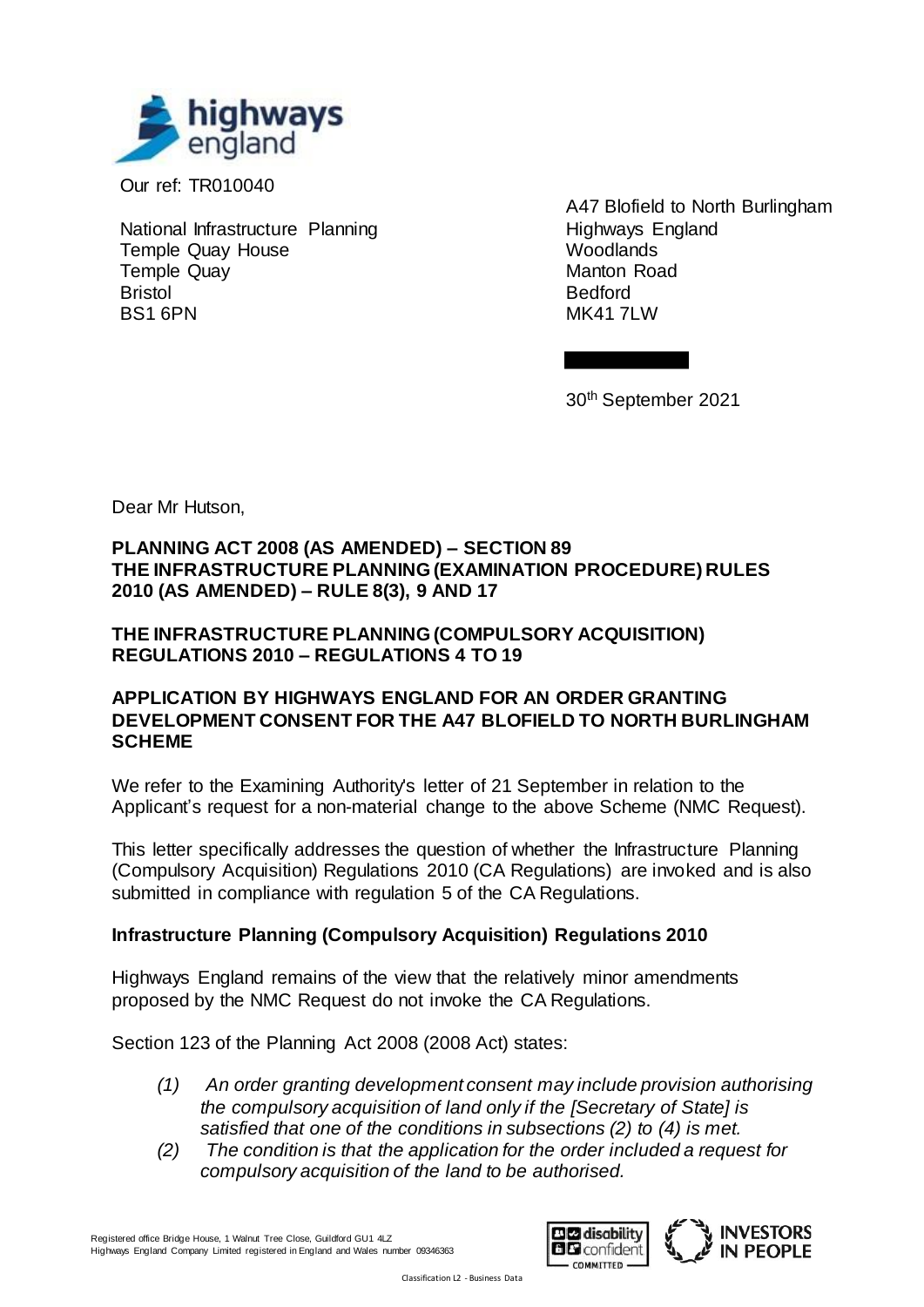- *(3) The condition is that all persons with an interest in the land consent to the inclusion of the provision.*
- *(4) The condition is that the prescribed procedure has been followed in relation to the land.*

Highways England considers that Section 123(2) is engaged:

- 1 It is acknowledged that the NMC Request would result in the permanent acquisition of some "rights" land, and the acquisition of rights over a small parcel of land over which previously only temporary possession was sought.
- 2 That does not alter the fact that the Application (as submitted) did include a request for compulsory acquisition powers over the land to which the NMC Request relates.
- 3 The extent to which compulsory purchase was authorised was limited by the draft DCO, and the way it was shown on the Land Plans and described in the Book of Reference. That does not change the fact that compulsory acquisition powers were sought over the land.
- 4 This interpretation is consistent with the CA Regulations which contain the prescribed procedure for the compulsory acquisition of additional land (see regulation 4) referred to in Section 123(4) of the 2008 Act. Regulation 2(1) of the CA Regulations defines "additional land" as "land which it is proposed shall be subject to compulsory acquisition and which was not identified in the book of reference submitted with the application as land".

In summary our view remains that the land to which the NMC Request relates was included in the Book of Reference as land and that the CA Regulations are not therefore invoked.

# **Regulation 5 – Proposed Provision**

Notwithstanding the above, if the Examining Authority does not agree with our conclusions, compliance with the CA Regulations at this stage of the examination is very challenging from a timetabling perspective. We are therefore taking this opportunity to undertake some preliminary steps to comply with the CA Regulations in order to streamline the process in the event that the Examining Authority does not agree with the conclusions as set out above.

Regulation 5 of the CA Regulations provides as follows:

# *5 Proposed provision*

*The applicant must send to the Secretary of State details of the proposed provision which must:*

*(a) be in the form of a book of reference or, where a book of reference has been submitted to the Secretary of State, a supplement to that book;*



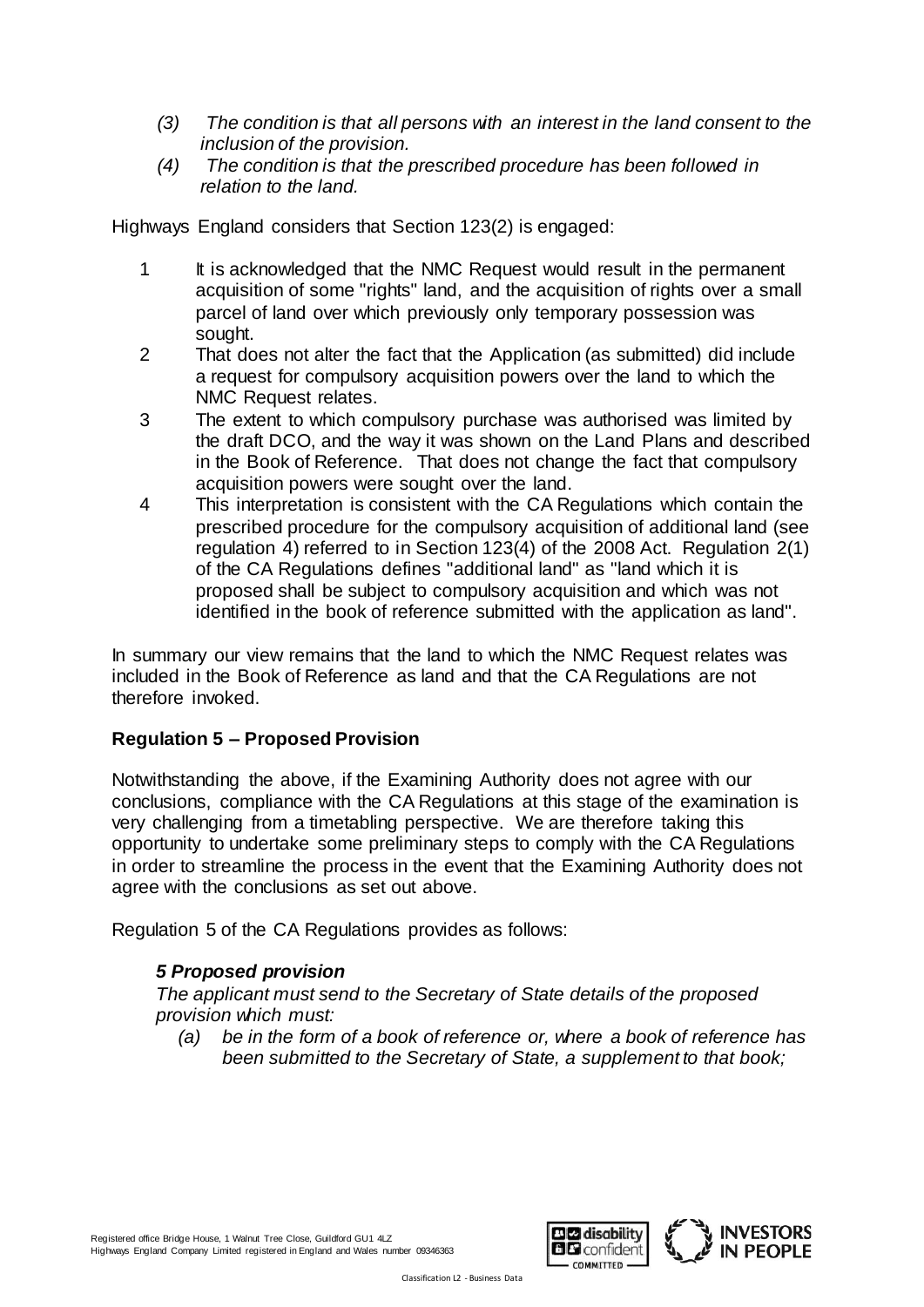- *(b) be accompanied by-*
	- *(i) a land plan identifying the land required as additional land, or affected by the proposed provision; and*
	- *(ii) a statement of reasons as to why the additional land is required and a statement to indicate how an order that contains the authorisation of the compulsory acquisition of the additional land is proposed to be funded.*

The NMC Request was not framed under the CA Regulations. We have therefore enclosed with this letter the following documents:

- Land Plan Supplement (**TR010040/EXAM/9.18**) containing land plans identifying the "additional land".
- Statement of Reasons Supplement (**TR010040/EXAM/9.19**) relating to the Additional Land
- Book of Reference Supplement (**TR010040/EXAM/9.20**).

Given the minor nature of the change proposed any additional costs for compulsory acquisition or the works themselves can be accommodated with the flexibility allowed for within the Scheme budget for contingencies etc and therefore an additional Funding Statement relating to the Additional Land has not been provided. The Funding Statement for the Scheme (**APP-020**) continues to be applicable.

We have assumed for the purposes of these documents that the "additional land" comprises the plots affected by the NMC Request, even where the only change is an amendment to the plot numbers, although we would reiterate that we do not consider that the NMC Request provides for the compulsory acquisition of additional land.

If the Examining Authority considers that it could not authorise the compulsory acquisition of the land and rights sought by the Applicant as part of the NMC Request unless the CA Regulations are followed, we would ask the Examining Authority, without delay, to accept the "proposed provision" contained in this letter and supporting documents as part of the DCO Application pursuant to Regulation 6 of the CA Regulations. This will allow Highways England to arrange for relevant notices to be sent and published, and maximise time for any responses to be examined following the expiry of the relevant representation period contained in those notices.

#### **Further submissions**

We have submitted this letter and enclosures in advance of Deadline 4A due to the very short length of time available in which to comply with the CA Regulations before the close of the Examination on 22 December 2021.